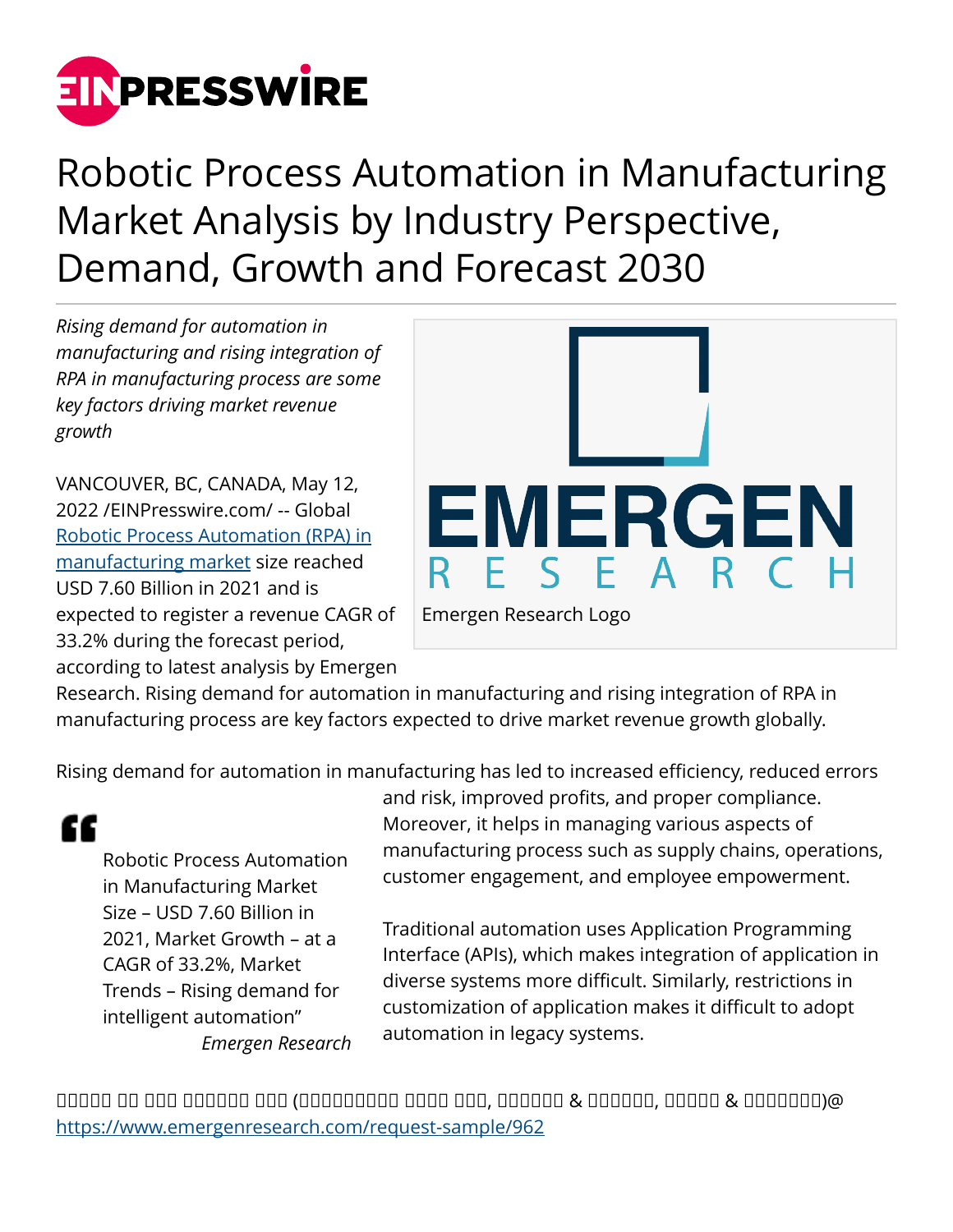The report discusses in detail the growth opportunities, challenges, market drivers and restraints, limitations, threats, and demands of the Robotic Process Automation in Manufacturing market. The study further assesses the regional market as well as the international market to garner an insight into the scope of the market. The report also provides deeper insights into the technological advancements, industrial landscape, and emerging product and technological developments in the Robotic Process Automation in Manufacturing market. It offers fruitful insights into the business sphere to help businesses capitalize on the lucrative growth opportunities.

# $\Box$

Software segment is expected to register a substantially rapid revenue CAGR during the forecast period due to increasing demand for solutions for remote accessibility that ensures better coordination among various teams

On-cloud segment is expected to register a significantly robust revenue growth rate over the forecast period due to increase in demand for cost-effective solutions for installing and maintaining the cloud. It also simplifies implementation of applications on the cloud platform and reduces dependency on Information Technology (IT) and support team. On-cloud deployment facilitates remote accessibility which enables users to use software systems with downloading it.

North America market is expected to register a considerably large revenue share in RPA in manufacturing market over the forecast period than other regional markets due to robust presence of major market players providing RPA services and solutions such as Pegasystems Inc, Automation Anywhere, Inc., WorkFusion, Inc., and Xerox Corporation

 The report, additionally, offers a comprehensive SWOT analysis and Porter's Five Forces analysis to offer a better understanding of the competitive landscape of the industry. It also covers strategies adopted by prominent players such as mergers and acquisitions, collaborations, joint ventures, product launches, and brand promotions, among others. The report aims to offer the readers a holistic understanding of the relevant features of the industry.

## $\Box$

Pegasystems Inc., Automation Anywhere, Inc., Blue Prism Limited, EdgeVerve Systems Limited, Kofax Inc., UiPath Inc., Celaton Limited, Xerox Corporation, NICE Ltd, and WorkFusion, Inc.

**QOO QOOQ QOOQQOQQQOQ** [https://www.emergenresearch.com/industry-report/robotic-process](https://www.emergenresearch.com/industry-report/robotic-process-automation-in-manufacturing-market)[automation-in-manufacturing-market](https://www.emergenresearch.com/industry-report/robotic-process-automation-in-manufacturing-market)

ᵀᵂᵁᵂᵂᵁᵂ ᵁᵁᵂᵁᵁᵂᵁᵂ ᵂᵁᵂ ᵂᵁᵂᵂᵁᵂᵂᵁᵁ ᵂᵂᵂᵁᵁᵂ ᵁᵀᵀ ᵂᵂ ᵂᵁᵂᵂᵁᵁᵁᵂᵂᵂᵂᵂᵂ ᵂᵁᵂᵂᵁᵂ ᵂᵂ ᵂᵂᵁ ᵁᵁᵂᵂᵂ ᵂᵁ ᵂᵂᵂᵁᵁᵂᵂ, ᵂᵂᵁᵂᵁᵂᵂᵂᵂ, ᵁᵂᵂᵂᵂᵂᵁᵂᵂ, ᵂᵂᵂᵁᵂᵂᵃᵁᵂᵂᵂᵂ ᵂᵂᵃᵁ, ᵁᵁᵂᵂᵂᵃᵂᵁᵂᵂ, ᵁᵂᵁ ᵂᵁᵂᵂᵂᵂ: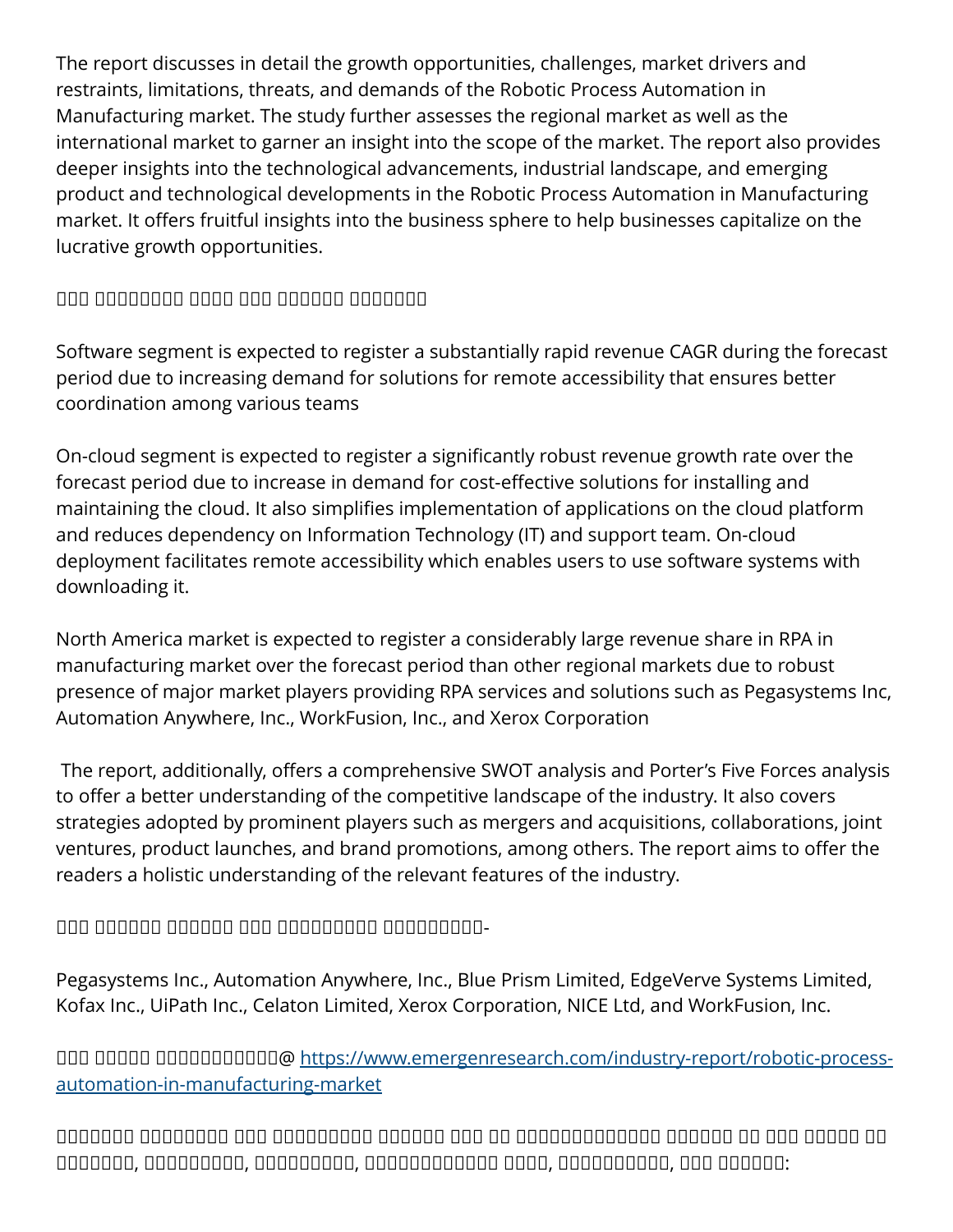Process Outlook (Revenue, USD Billion; 2019–2030) Automated Solution Report Automation Demand and Supply planning Decision Support & Management Solution Workflow Management Invoice Management ERP Management Purchase Order Management Interaction Solution Operation Outlook (Revenue, USD Billion; 2019–2030) Rule Based Knowledge Based Component Outlook (Revenue, USD Billion; 2019–2030) Software **Services** Organization Size Outlook (Revenue, USD Billion; 2019–2030) Large Enterprises Small & Medium Enterprises Deployment Outlook (Revenue, USD Billion; 2019–2030)

On-cloud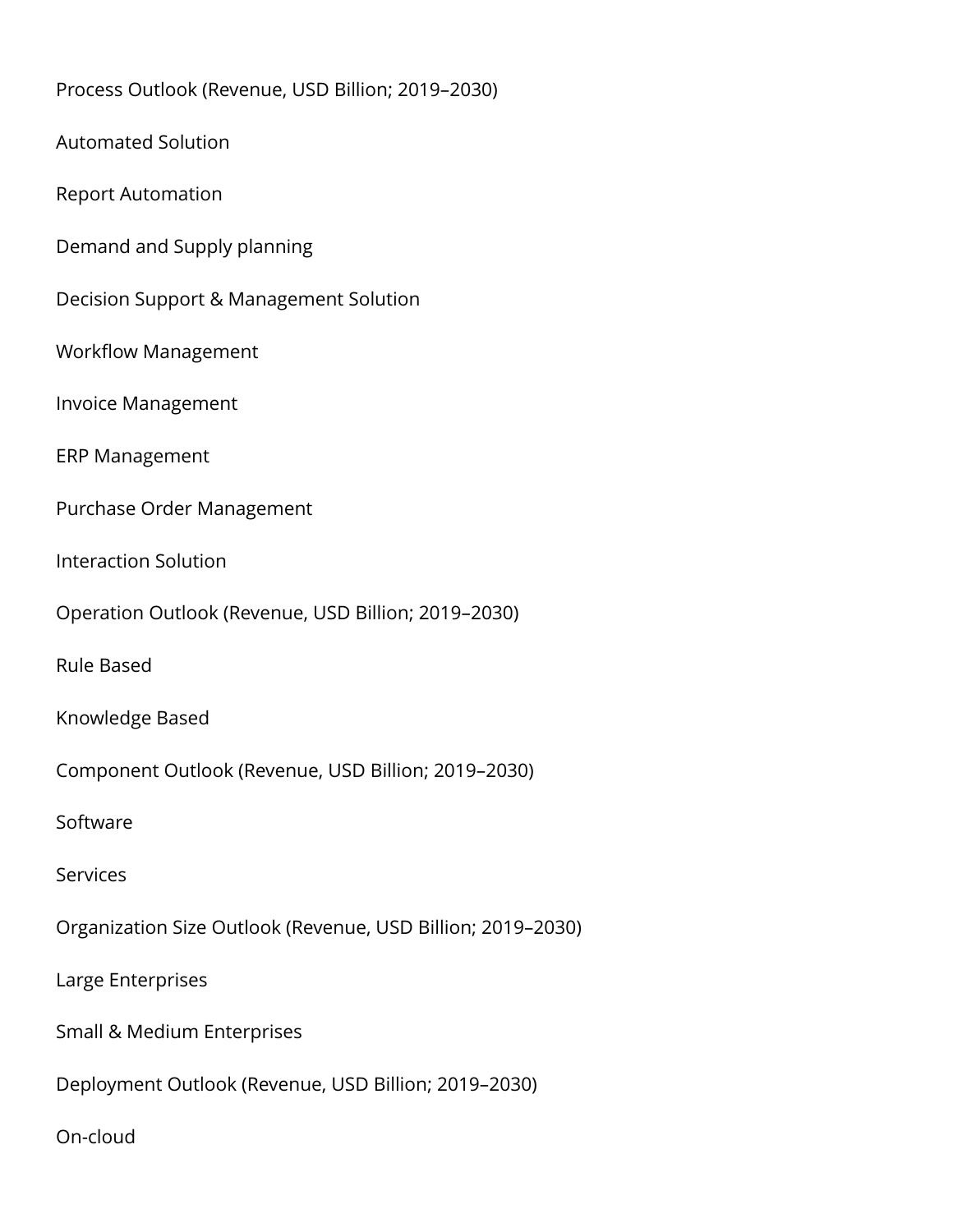#### On-premise

 The study segments the Robotic Process Automation in Manufacturing industry in light of major classification such as product type, potential markets, application, and end-user. This industry assessment for the forecast period, 2022 – 2030 incorporates projections pertaining to the investment feasibility, gross margin, profits, consumption volume, production capability and major market vendors. Likewise, statistics associated with the competitive landscape, shifting consumer behaviour and spending power is showcased and well-explained with the help of treasured resources such as charts, graphs and graphic images, which can be easily incorporated in the business or corporate presentations.

 $\Box$ ᵀᵁᵂᵂᵁᵁᵁᵂᵂᵂᵂᵂᵂ ᵀᵁᵂᵂᵁᵂ@ <https://www.emergenresearch.com/select-license/962>

 $\Box$ 

The report offers a comprehensive overview of the market size, share, and growth rate in the forecast duration.

It provides details about current scenario, historical data, giving an accurate market forecast for the coming years.

The study categorizes the market on the basis of product types, applications, end users, market value and volume, business verticals, and 5 major regions.

It also offers regional market analysis and forecast for prominent geographies in the sector viz., North America, Europe, Asia Pacific, Latin America, and the Middle East and Africa.

Industry supply chain, sourcing strategy, upstream feedstock, and downstream demand analysis has also been undertaken in the research report.

The study offers a comprehensive understanding of the demand and supply dynamics, including production and consumption rates, and mapping of the overall market.

The report employs different analytical tools including, SWOT analysis, Porter's five forces analysis, and pricing analysis, to give precise market information.

 $\Box$ 

#### North America

U.S.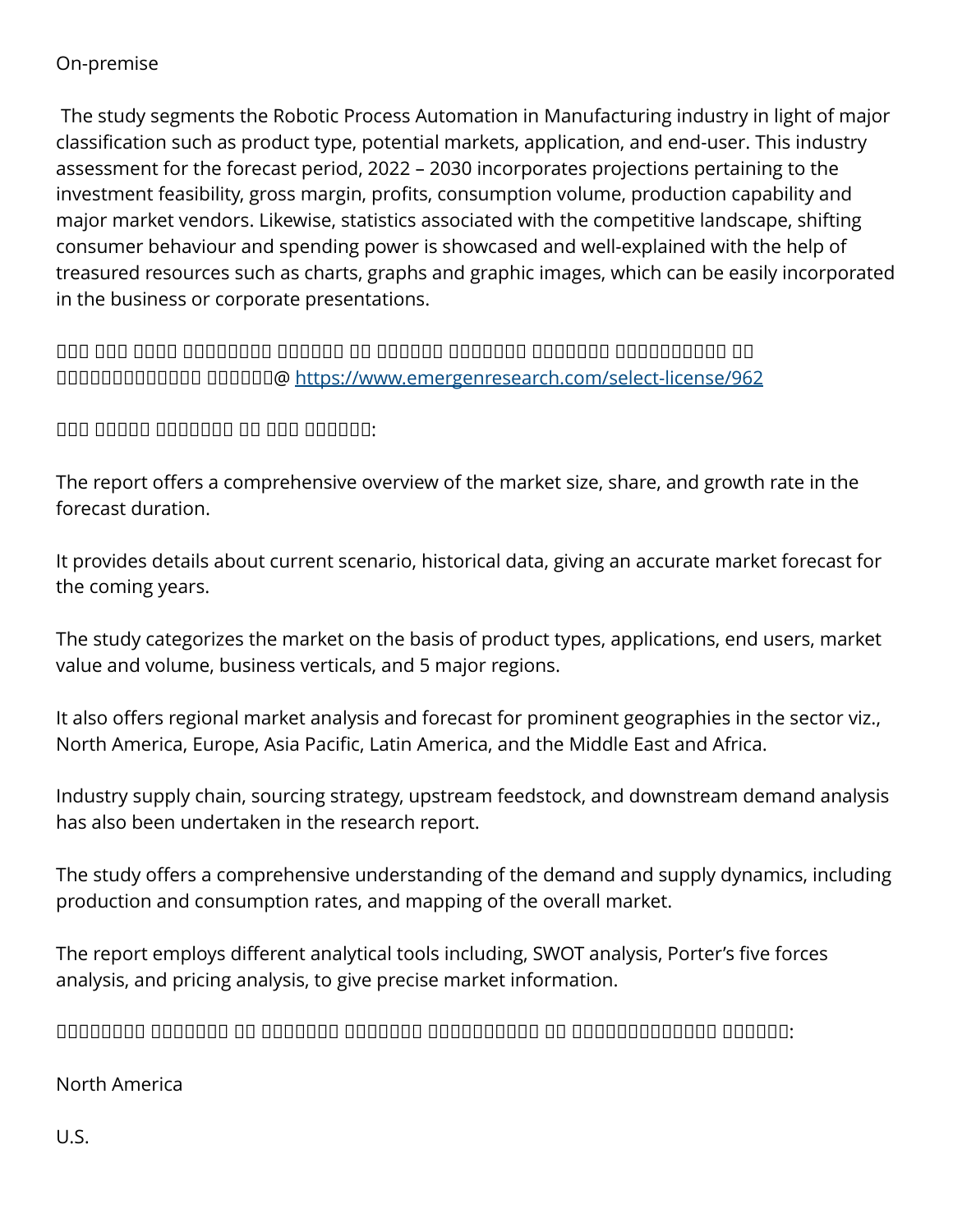#### Canada

| Mexico               |
|----------------------|
| Europe               |
| Germany              |
| U.K.                 |
| Italy                |
| France               |
| <b>BENELUX</b>       |
| Rest of Europe       |
| Asia Pacific         |
| China                |
| India                |
| Japan                |
| South Korea          |
| <b>Rest of APAC</b>  |
| Latin America        |
| <b>Brazil</b>        |
| <b>Rest of LATAM</b> |
| Middle East & Africa |
| Saudi Arabia         |
| U.A.E.               |
|                      |

South Africa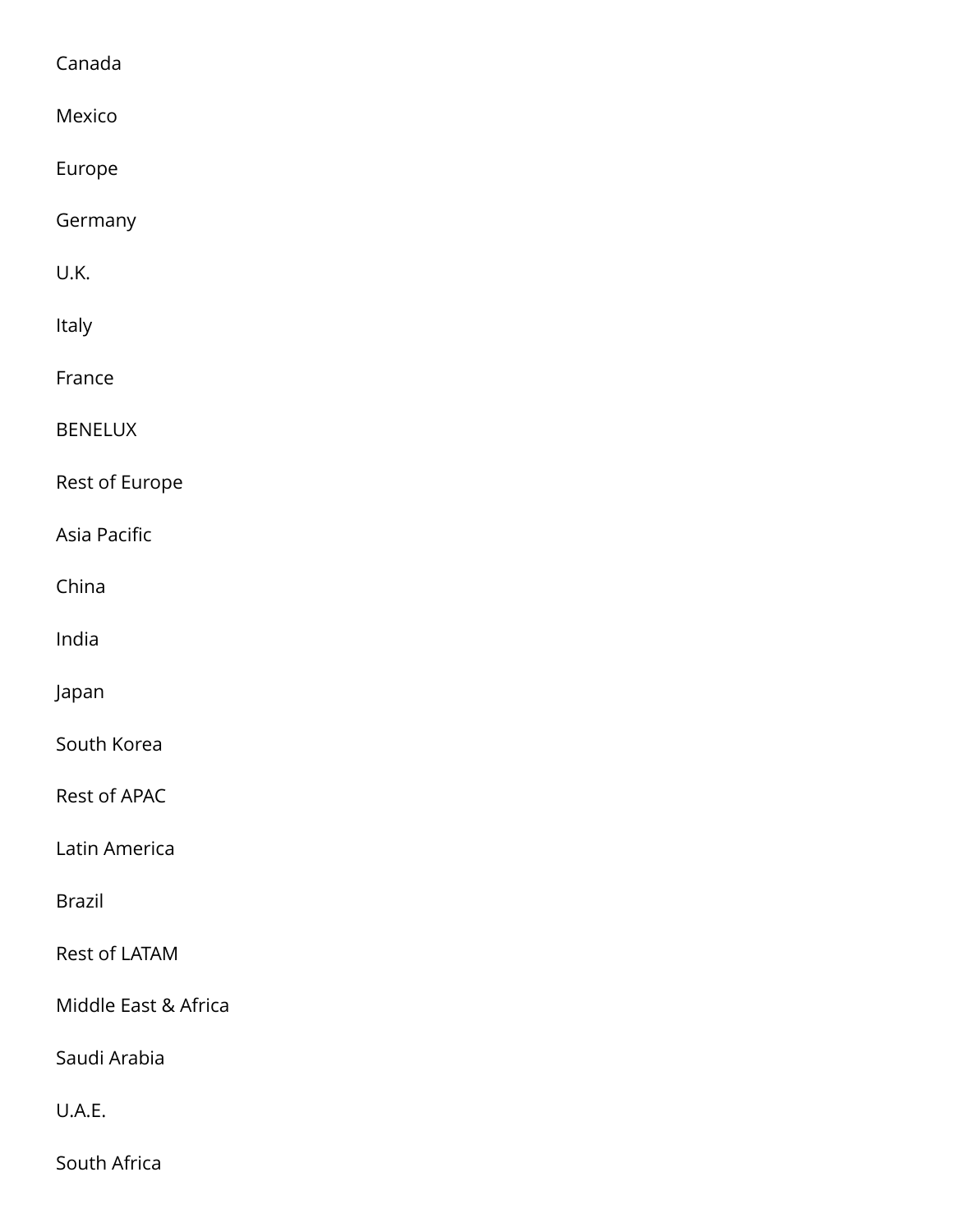#### Rest of MEA

ᵁᵁᵂᵂᵁᵂᵂ ᵁ ᵁᵂᵂᵂᵂᵂᵂᵃᵁᵂᵂᵂᵂ ᵂᵁ ᵂᵂᵁ ᵂᵁᵂᵂᵂᵂ @ [https://www.emergenresearch.com/request-for](https://www.emergenresearch.com/request-for-customization/962)[customization/962](https://www.emergenresearch.com/request-for-customization/962)

 $\Box$ 

Healthcare Cloud Computing Market@ [https://www.emergenresearch.com/industry](https://www.emergenresearch.com/industry-report/healthcare-cloud-computing-market)[report/healthcare-cloud-computing-market](https://www.emergenresearch.com/industry-report/healthcare-cloud-computing-market)

Connected Agriculture Market@ [https://www.emergenresearch.com/industry-report/connected](https://www.emergenresearch.com/industry-report/connected-agriculture-market)[agriculture-market](https://www.emergenresearch.com/industry-report/connected-agriculture-market)

Augmented Reality Market@ [https://www.emergenresearch.com/industry-report/augmented](https://www.emergenresearch.com/industry-report/augmented-reality-market)[reality-market](https://www.emergenresearch.com/industry-report/augmented-reality-market)

Industrial Sensors Market@ [https://www.emergenresearch.com/industry-report/industrial](https://www.emergenresearch.com/industry-report/industrial-sensors-market)[sensors-market](https://www.emergenresearch.com/industry-report/industrial-sensors-market)

Email Encryption Market@ [https://www.emergenresearch.com/industry-report/email-encryption](https://www.emergenresearch.com/industry-report/email-encryption-market)[market](https://www.emergenresearch.com/industry-report/email-encryption-market)

Edge Artificial Intelligence (AI) Software Market@ [https://www.emergenresearch.com/industry](https://www.emergenresearch.com/industry-report/edge-artificial-intelligence-software-market)[report/edge-artificial-intelligence-software-market](https://www.emergenresearch.com/industry-report/edge-artificial-intelligence-software-market)

Thank you for reading the research report. We also offer report customization as per client requirement. Kindly connect with us to know more about the customization feature and our team will offer you the best suited report.

#### nnnn nn:

At Emergen Research, we believe in advancing with technology. We are a growing market research and strategy consulting company with an exhaustive knowledge base of cutting-edge and potentially market-disrupting technologies that are predicted to become more prevalent in the coming decade.

Eric Lee Emergen Research +91 90210 91709 sales@emergenresearch.com Visit us on social media: [Facebook](https://www.facebook.com/emergenresearch)